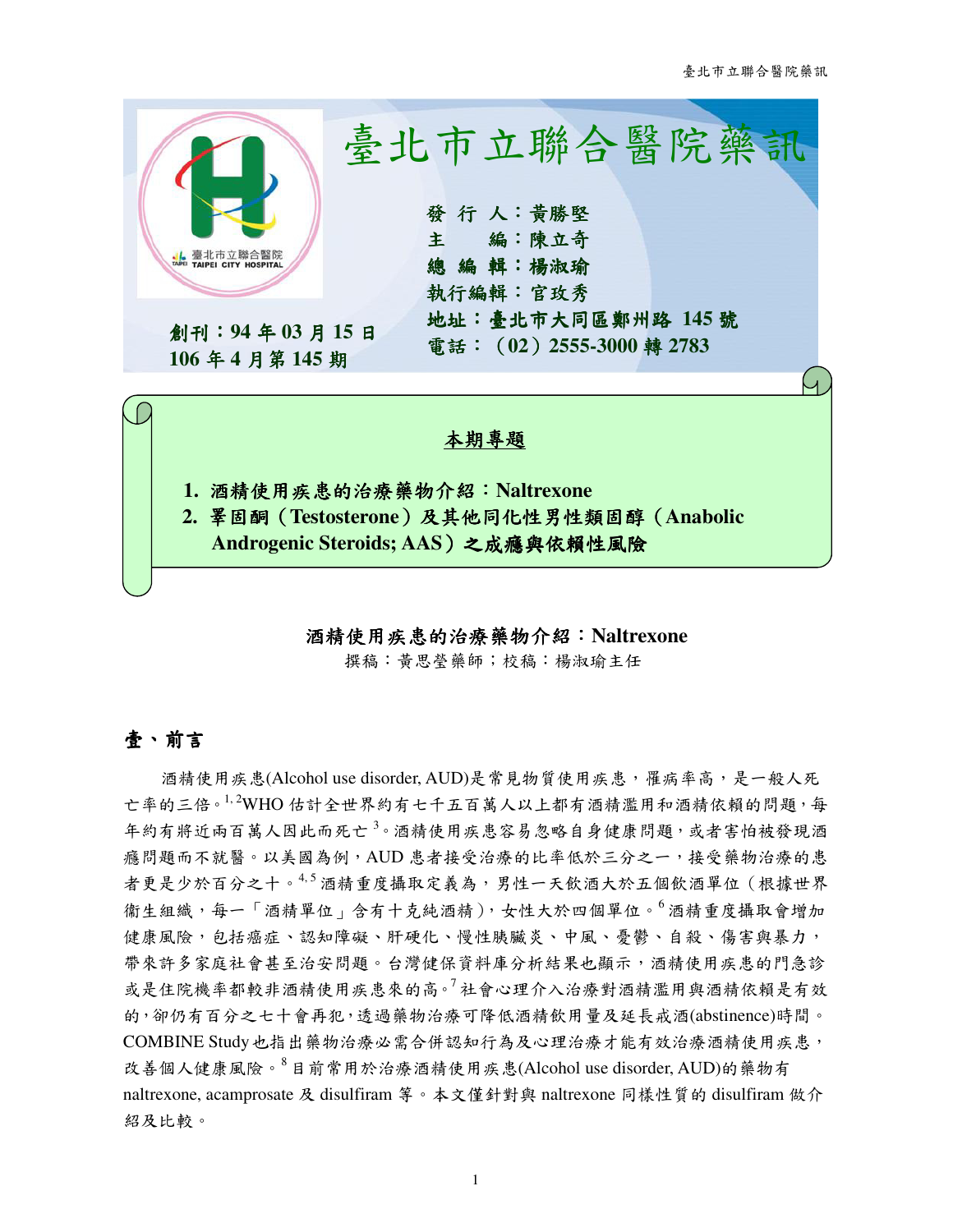## 貳、適應症

Naltrexone 是在 1963 年由 Endo Laboratories 合成, FDA 於 1984 年核准用於治療鴉片類 毒品成癮,到了 1994年 FDA 才核准 naltrexone 用於酒精使用疾患治療。<sup>9</sup>Naltrexone 尚未取 得台灣許可證,目前由衛福部以專案方式進口。Naltrexone 建議用量為每日一次,一次 50mg。 2015 年,英國國家健康與照顧卓越研究院指引(The National Institute for Health and Care Excellence guideline, NICE guideline)建議,naltrexone 每日一天,一次 50mg,用於中重度酒 精依賴患者,預防再度飲酒,最多服用六個月。如果服用超過四到六星期仍有飲酒情形,應 該考慮停藥。

## 參、作用機轉及藥物動力學 **<sup>10</sup>**

Naltrexone 是非選擇性的類鴉片受體拮抗劑,是 oxymorphone 同種合成物,結構上與 oxymorphone 不同點在於氮原子上以 cyclopropylmethyl group 取代甲基。Naltrexone 結構與另 一個類鴉片受體拮抗劑 naloxone 類似,naltrexone 可競爭性結合鴉片類受體,阻斷嗎啡、海洛 因...等鴉片類藥品的藥理作用。鴉片成癮者使用 naltrexone 後,利用其抵消鴉片類藥物的正 增強作用(positive reinforcement),使個案在濫用鴉片類藥物時,無法產生預期的欣快效果 (euphoria),進而降低其對鴉片類藥物之渴求(craving),減低其濫用誘因而放棄使用。Naltrexone 核准於酒精物質使用疾患之適應症,可能與 naltrexone 抑制飲酒後產生的內生性嗎啡的欣快 感(euphoria)有關,降低對酒精的渴求(craving)及正向回饋(reward response)。動物試驗顯示 naltrexone 會降低酒精攝取量及回饋程度。 $^{11}$  口服的 naltrexone, 生體可用率為 5%至 40%, naltrexone,可於口服一小時後達到最高血中濃度,並經肝臟代謝為活性代謝物 beta-naltrexol。 Naltrexone 的平均半衰期是 4 小時, beta-naltrexol 是 13 小時。

#### 肆、臨床實證

2010年,一個世代研究(Cochrane Study),包含50個隨機分配臨床試驗(randomized clinical trial, RCT),總計 7793 個案,發現 naltrexone 能降低酒精使用疾患者之重度飲酒風險及減低飲 酒日數(relative risk [RR] 0.83, 95% CI= 0.76~0.90)。122014 年, JAMA 一篇文章, 以系統性 文獻回顧(systematic review)和統合分析(meta-analysis)方法,收納 53 個研究,共 9140 個案例, 分析使用 naltrexone, acamprosate, disulfiram 治療酒精使用疾患, 並合併社會心理方法介入的 療法,評估患者的(1)酒精耗用情形,包括再度飲酒、再度重度飲酒、飲酒天數、重度飲酒天 數;(2)健康評估,包括交通意外事故、受傷、生活品質、生活功能及死亡率;(3)不良反應。 每天口服 naltrexone 50 mg,預防再次飲酒(prevent return to any drinking)之 NNT(Number Needed to Treat)為 20; 預防再次重度飲酒(prevent return to heavy drinking)之 NNT 為 12, 即 每 20 個患者每天接受口服 50mg naltrexone 治療,可以有一個患者不再度飲酒;每 12 個患者 每天接受口服 50 mg naltrexone 治療,可以有一個患者不會重度飲酒。 $^{13}$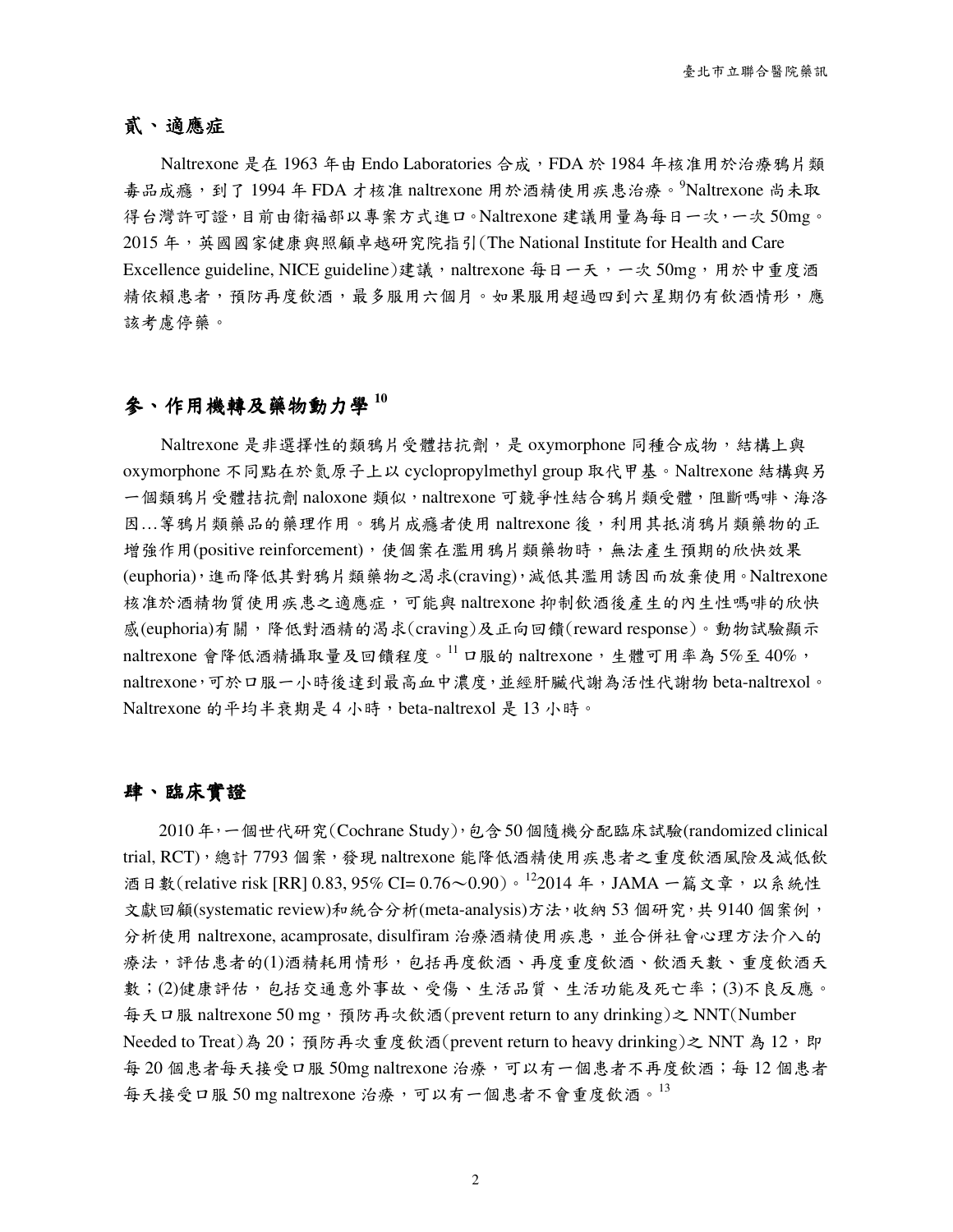## 伍、副作用和注意事項 **<sup>10</sup>**

Naltrexone耐受性佳,常見副作用為噁心、嘔吐、腹痛、頭痛、頭暈、緊張、疲倦、睡眠 障礙。在一個以肥胖族群的試驗中發現,每天以五倍的建議劑量,即300mg naltrexone,服藥 3-8週後,其ALT指數上升3-19倍。在另一個placebo試驗中,每天使用naltrexone 50mg治療鴉 片類成癮或酒精類成癮患者,發現轉氨基酶(transaminase)顯著比安慰劑組高。因此肝功能障 礙者須謹慎使用,並監測肝功能。本藥禁用於肝炎患者及肝衰竭。Naltrexone是類鴉片受體拮 抗劑,為避免服用naltrexone時產生急性戒斷症狀或加重既有戒斷症狀,使用前患者必須完全 opioid-free,停用鴉片類止痛劑7至14天以上。一旦鴉片類藥品依賴者誤用naltexone時,五分 鐘之內會引發嚴重戒斷症狀,最長持續48小時,其戒斷症狀在精神方面為混亂、失眠、視幻 覺,亦會因為嘔吐、腹瀉造成體液流失。對於正在使用Naltrexone的疼痛患者,此時體內的類 鴉片受體可能因為被naltrexone拮抗過,鴉片類止痛藥品(如:codeine, morphine, oxycodone等) 的止痛效果反而不如預期的好,建議使用非鴉片類止痛藥品(如:aspirin, NSAID)來止痛。<sup>9</sup>倘若 必須要使用鴉片類止痛劑的話,需先停用naltrexone 48-72小時14,使用劑量可能需要大於一般 劑量,但呼吸抑制的副作用也可能因此而延長並加重。建議使用速效型鴉片類止痛劑,並小 心調整劑量,嚴密監測臨床症狀。首次開立naltrexone病患,臨床人員務必充分衛教,告知應 隨身攜帶「Natrexone藥物注意卡」,並於用藥指導單張上簽名,確定病患被告知。無論有無 憂鬱症共病,物質使用疾患的自殺風險皆高,因此服用naltrexone患者需監測自殺及憂鬱症 狀。

#### 陸、與 **Disulfiram** 比較

Disulfiram(Antabuse) 在 1950 年代上市,是第一個核准用於治療酒精使用疾患的藥物。 Disulfiram 作用機轉是抑制乙醛脫氫酶(aldehyde dehydrogenase),使酒精在體內代謝停滯,造 成乙醯醛(acetaldehyde)堆積於體內,引發身體不適反應,如:臉部潮紅、頭痛、呼吸困難、 嘔吐、噁心、胸痛、心悸、低血壓、虛脫…等,屬於嫌惡療法。當患者於服用 disulfiram 期間, 若不小心誤用含酒精食物或生何含酒精皮膚保養品或藥膏,都會引發上述不良反應,甚 至出現生命危險。Disulfiram 禁用在心衰竭、冠狀動脈疾病、高血壓及有心血管疾病者。有強 烈動機意願戒治酒精的患者服用 disulfiram,在密切監督下服藥,成功機率較大。雖然 disulfiram 上市時間早,根據良好控制的臨床試驗研究結果,並不足以證明 disulfiram 能夠預防再度飲酒 或改善酒精的使用量,但其能減少飲酒天數。<sup>14, 15</sup>

與 disulfiram 作用機轉不同,naltrexone 能抑制患者對酒精的渴望,降低因飲酒產生的欣 快感。Naltrexone 可使用於患者仍有飲酒的狀態,可以降低患者的飲酒量,降低對酒精的依 賴,減少酒精對身體健康傷害,且臨床證實可有效降低酒精重度攝取量及重度飲酒的風險 ([RR]0.8, 95%0.71-0.91)。<sup>16</sup> 故 The Maudsley Prescribing Guidelines in Psychiatry 建議治療酒精 使用疾患第一線治療藥物為 naltrexone, 14 而正在使用鴉片類藥物及肝功能障礙者不宜使用 naltrexone。Disulfiram 則為第二線用藥。然而 naltrexone 價格較高,也是影響處方選擇因素之 一。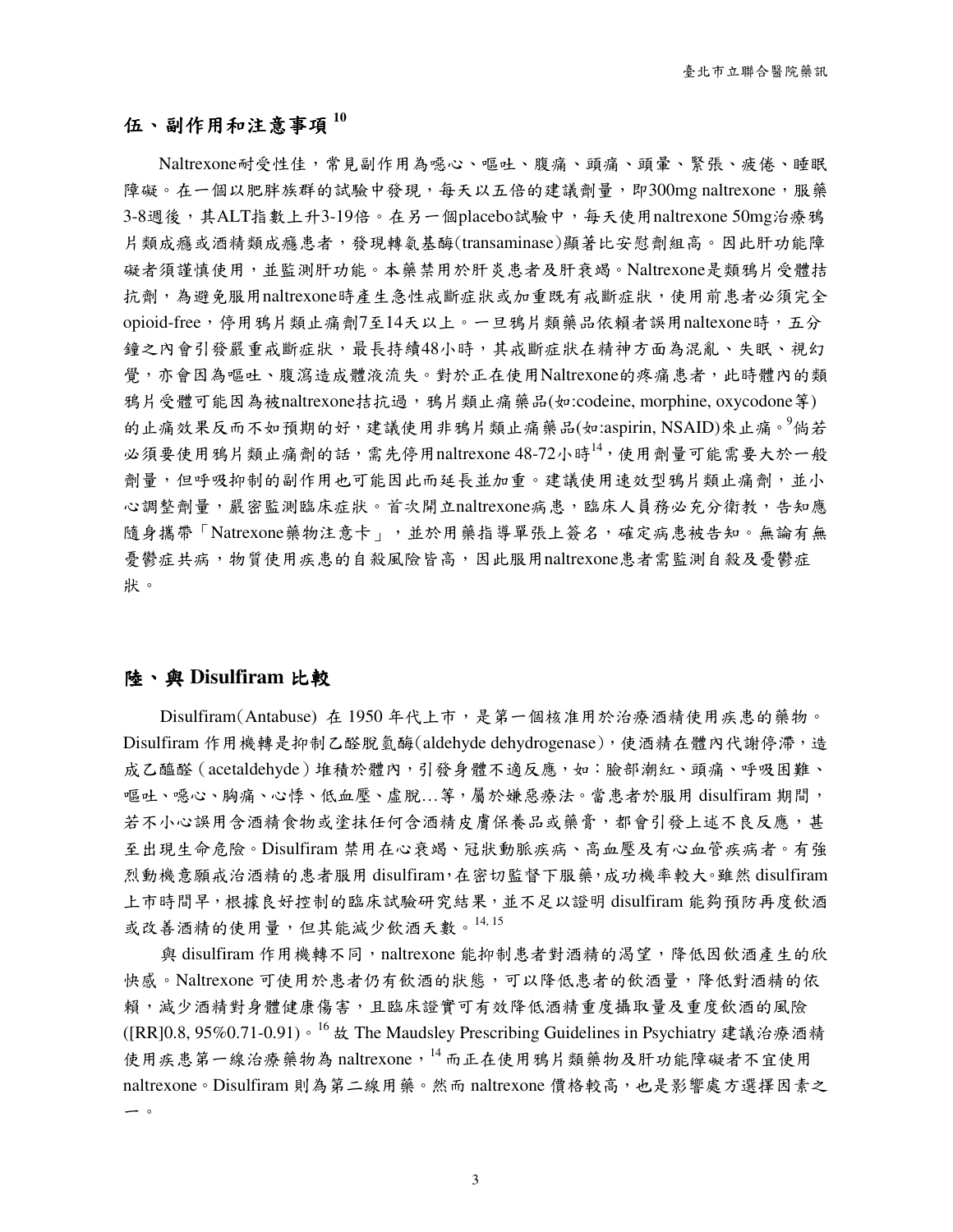#### 柒、結論

有別於傳統的治療酒精使用疾患是以完全戒治酒精為目標,目前較為接受的治療目的為 減低飲酒攝取量。<sup>6,17</sup>對於一些重度飲酒者,還不想完全戒酒的個案,藉由藥物治療,降低飲 酒頻率或飲酒攝取量,以改善個人健康。Naltrexone 是目前治療酒精使用疾患臨床實證最多 的藥物,但在國內還沒有取得藥品許可證,台灣的使用經驗有限,臨床工作者處方該藥時須 小心謹慎,監測肝功能,並充分衛教病人,善盡告知義務。

## 捌、參考資料

- 1. Hasin DS, Stinson FS, Ogburn E, et al. Prevalence, correlate, disability, and comorbidity of DSM-IV alcohol abuse and dependence in the United Stated: results from the National Epidemiologic Survey on Alcohol and Related Conditions. Arch Gen Psychiatry. 2007; 64(7):830-842.
- 2. Teesson M, Baillie A, Lynskey M, et al. Substance use, dependence and treatment seeking in the United States and Australia: a cross-national comparison. Drug Alcohol Depend. 2006; 81(2):149-155.
- 3. World Health Organization (WHO). WHO global status report on alcohol 2004. Available at http://www.who.int/substance\_abuse/publications/global\_status\_report\_2004\_overview Accessed 2017.02
- 4. Ettner SL, French MT. Popoviei I. Heavy drinking and health promotion activities. Soc Sci Med 2010; 71:134-42.
- 5. Grant BF. Barrier to alcoholism treatment: reasons for not seeking treatment in a general population sample. J Stud Alcohol 1997; 58:365-71.
- 6. Topic: Pharmacology for alcohol use disorder, UpToDate 2017.
- 7. 蔡旻珊、鍾其祥、簡戊鑑。 2005 年台灣酒精使用疾患三年內傷害情形之追蹤探討。護 理暨健康照護研究 2012; 8:242-52。
- 8. LoCastro JS, Uoungblood M, Cisler RA, et al. Alcohol treatment effects on secondary nondrinking outcomes and quality of life: the CONBINE study. J Stud Alcohol Drugs. 2009; 70(2):186-196.
- 9. Center for Substance Abuse Treatment. Incorporating Alcohol Pharmacotherapies Into Medical Practice. Rockville (MD): Substance Abuse and Mental Health Services Administration (US); 2009. (Treatment Improvement Protocol (TIP) Series, No. 49.) Available at https://www.ncbi.nlm.nih.gov/books/NBK64041/ Accessed 2017.02
- 10. Naltrexone 仿單, 2014 Mallinckrodt Pharmaceuticals.
- 11. Worley MJ1, Witkiewitz K, Brown SA., et al. Alcohol Clin Exp Res. 2015 ;39(1):93-100
- 12. Rösner S1, Hackl-Herrwerth A, Leucht S, et al. Opioid antagonists for alcohol dependence. Cochrane Database Syst Rev. 2010 Dec 8;(12):CD001867.
- 13. Jonas DE, Amick HR, Feltner C, et al. Pharmacotherapy for adults with alcohol use disorders in outpatient settings: a systematic review and meta-analysis. JAMA. 2014;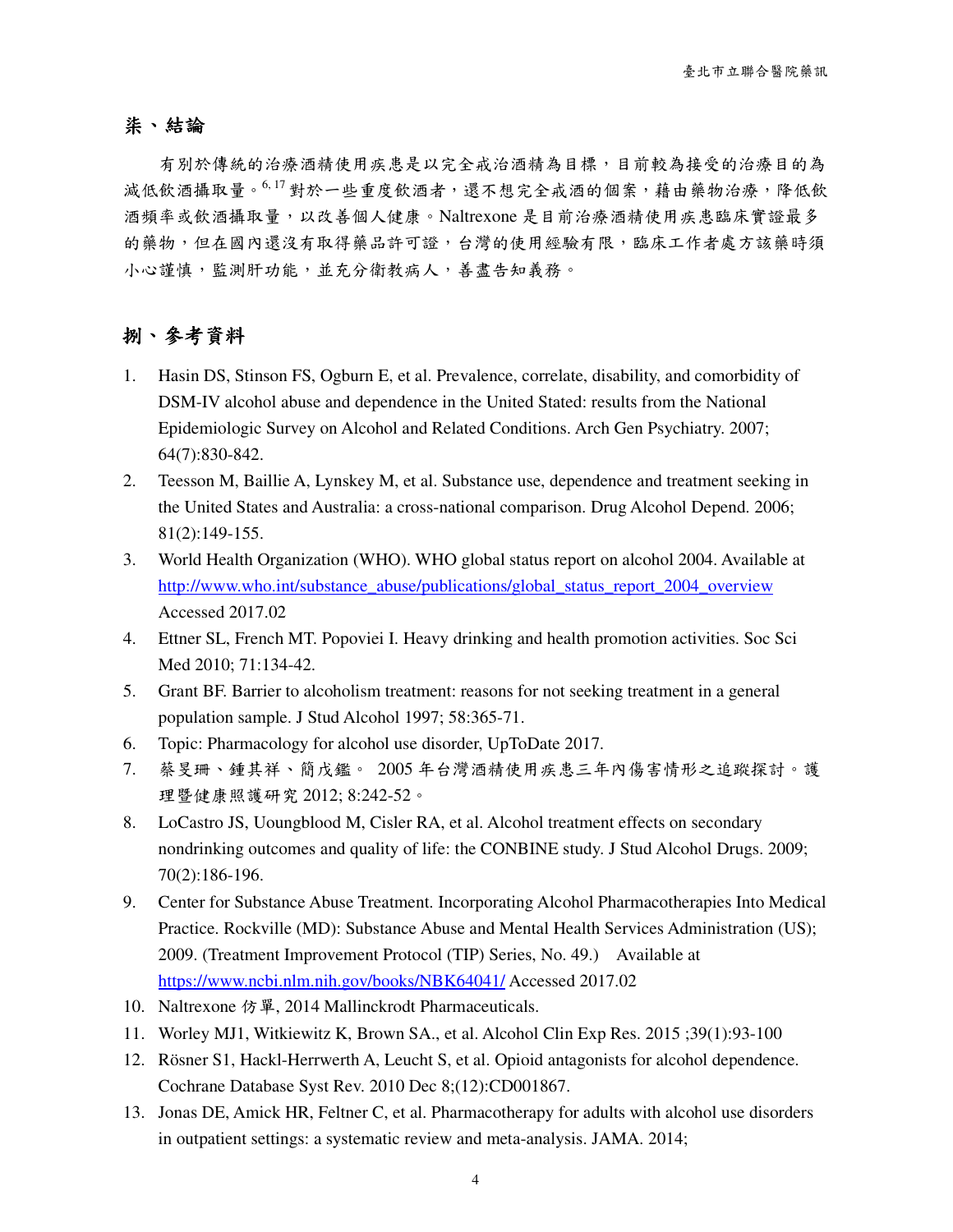311(18):1899-1900.

- 14. Taylor D, Paton C, Kapur S, et al. The Maudsley Prescribing Guidelines In Psychiatry, 12th ed. West Sussex: Wiley Blackwell. 2015:421-422.
- 15. Fuller RK, Branchey L, Brightwell DR, et al. Disulfiram treatment of alcoholism. A Veterans Administration cooperative study. JAMA. 1986 ;256(11):1449-55.
- 16. Rösner S, Leucht S, Lehert P, et al. Acamprosate supports abstinence, naltrexone prevents excessive drinking: evidence from a meta-analysis with unreported outcomes. J Psychopharmacol. 2008;22(1):11-23.
- 17. Gastfriend DR, Garbutt JC, Pettinati HM, et al. Reduction in heavy drinking as a treatment outcome in alcohol dependence. J Subst Abuse Treat. 2007;33(1):71-80.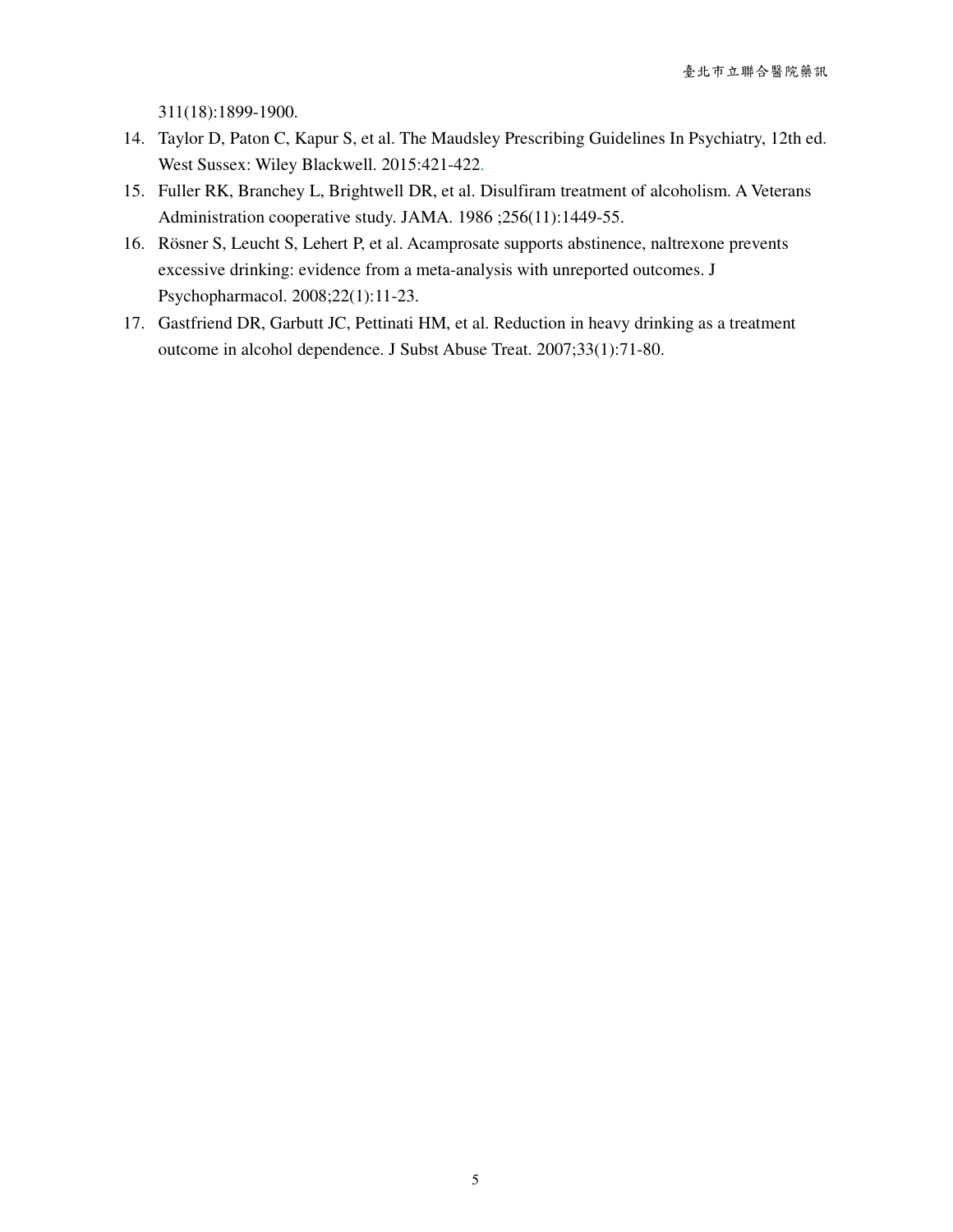# 藥物安全資訊

撰稿:郭怡昕藥師;校稿:雷才萱藥師

## 睪固酮(**Testosterone**)及其他同化性 )及其他同化性雄性類固醇(**Anabolic Androgenic Steroids, AAS**)之成癮與依賴性風險

## 春、睪固酮之醫療用途

睪固酮核准用於睪固酮低下之荷爾蒙替代療法。睪固酮分泌不足可能是因為遺傳問題, 或因化療、感染而造成睪丸損傷,無法正常製造睪固酮。

#### 貳、睪固酮之成癮與依賴

 1990 年美國同化性雄性類固醇管制法(The Anabolic Steroids Control Act),將睪固酮和其 他同化性雄性類固醇列為管制品項。

**睪固酮常被運動員或健身者濫用。睪固酮之濫用劑量通常高於建議治療劑量,且常會併** 用其他同化性雄性類固醇,因此濫用睪固酮對心、腦、肝、精神和內分泌系統會造成嚴重健 康危害。目前已知的不良反應包括:心臟病發、心臟衰竭、中風、憂鬱症、具敵意(hostility)、 攻擊行為(aggression)、肝毒性及男性不孕症。也有相關報告指出,濫用高劑量睪固酮者,停 藥時可能會出現憂鬱、疲倦、煩躁不安、食慾不振、性慾減低和失眠…等戒斷症狀。

#### 叁、美國 **FDA** 於 **2016** 年 **10** 月針對睪固酮成癮與依賴性風險發布聲明

本次新增警語提醒處方醫師,睪固酮有成癮的風險,且會造成嚴重的不良反應,特別是 合併濫用睪固酮及同化性男性類固醇,會造成心臟及精神方面嚴重的不良反應。上述的資訊 除新增於仿單內警語的部分,亦同時加註於仿單內成癮與依賴性的說明段。另外在警語與注 意事項的部分,提醒若病患疑似濫用睪固酮,可監測血中睪固酮濃度,並觀察是否出現相關 副作用。